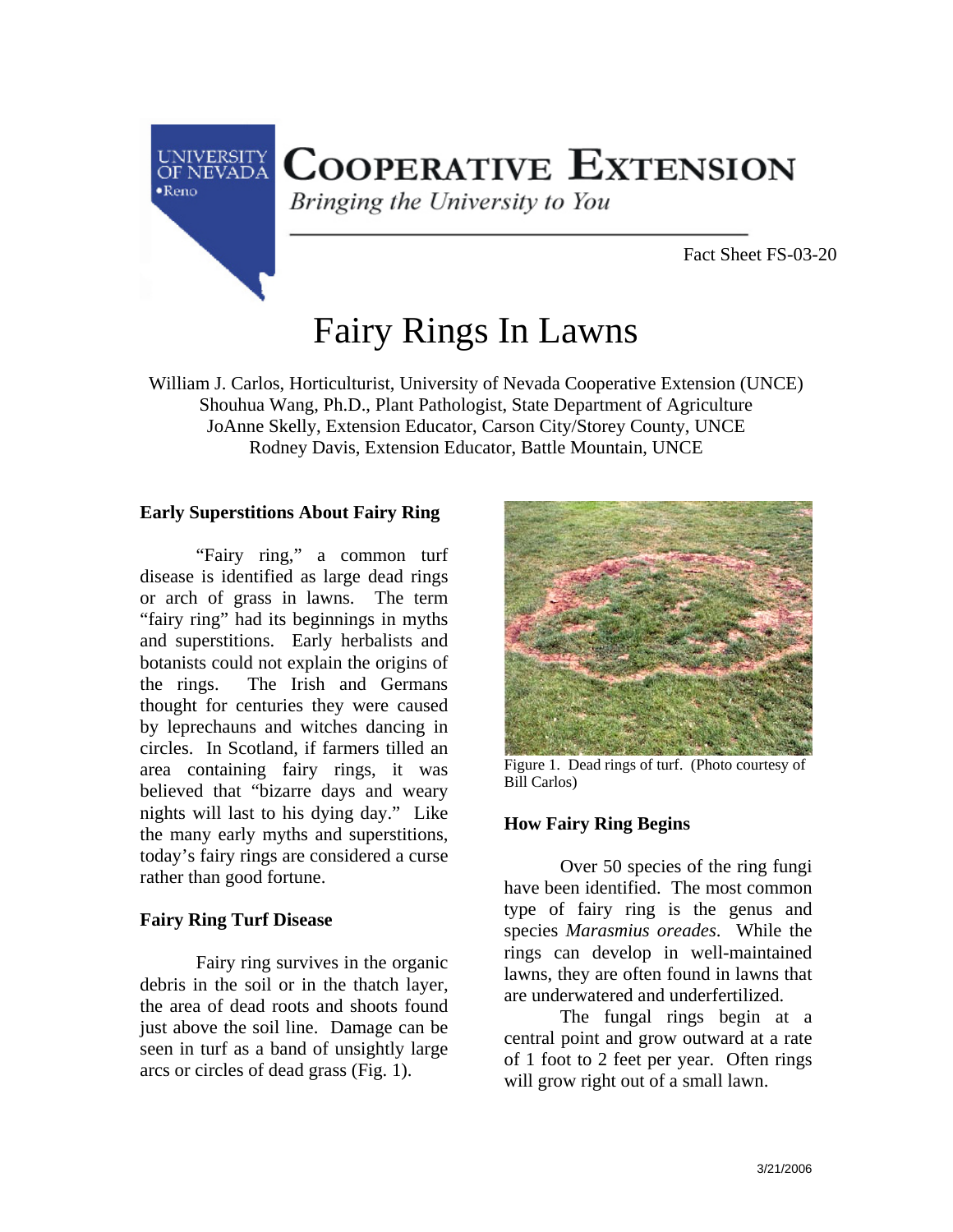It is not known if fairy ring spreads by white, hair-like fungal masses known as fungal mycelium, and/or by spores produced by mushrooms (Fig. 2).



Figure 2. Fairy ring showing white fungal hairs. (Photo courtesy of Bill Carlos)

The fungus survives by decomposing organic matter, such as dead roots and shoots and other wood debris. It can also grow deep into the soil, forming a dense thread-like network of white mycelium. The mycelium can penetrate to a depth of 10 inches to 20 inches in loose soil although pathologists report finding fungal masses as deep as 4 feet. However in clay soil, the mycelial growth may be limited to the top 1 inch to 2 inches of soil (Fig. 2).

#### **Types of Fairy Ring**

There are three types of fairy ring. Type I reveal zones of dead grass with no mushrooms and may exhibit two rings (Fig. 3).



Figure 3. Fairy ring (Type I). (Photo courtesy of the American Phytopathological Society)

The dead or dry zone of Type I is the result of insufficient moisture. The network of mycelium, which is waterrepellant (hydrophobic), grows through the pores of the soil, preventing water from reaching the plants' roots. As a result, the roots dry out, die, killing the grass. The hydrophobic tendency of the mycelium may last for 12 months to 18 months in arid and semiarid regions.

Type II ring exhibits a single circle of stimulated lush green grass with no evidence of mushrooms or dead turf (Fig. 4).



Figure 4. Fairy ring (Type II). Photo courtesy of the American Phytopathological Society.

The flourishing dark ring of turf is caused by nitrogen released by the fungus as it decomposes the organic matter in the soil. The dark vivid green is more pronounced in nitrogen-deficient turf. This condition is often seen in the spring, prior to regular fertilization.

Type III fairy ring shows only mushrooms with no visible effects on the grass (Fig. 5). The rings of mushrooms can range in size from several inches to several feet in diameter.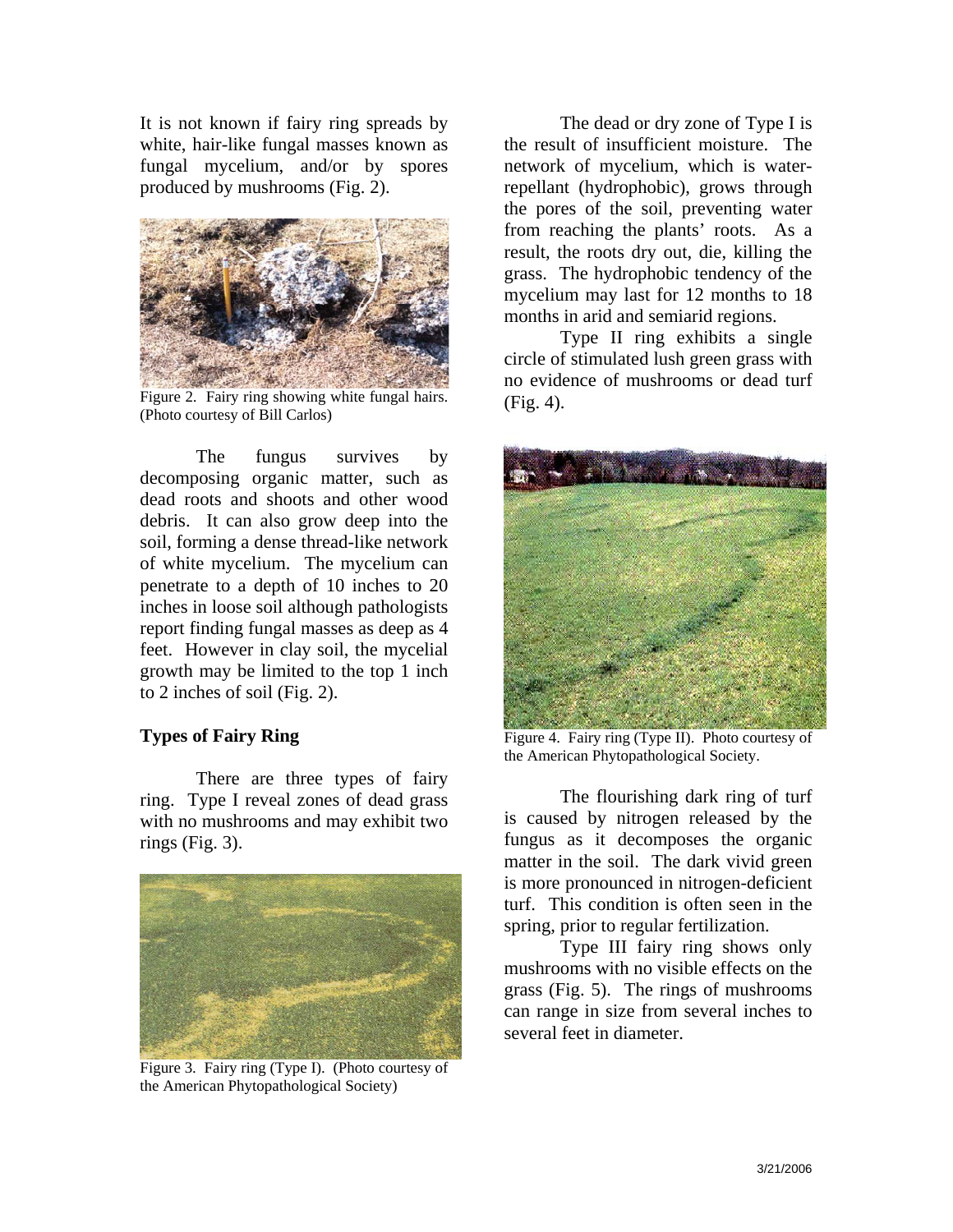

Figure 5. Fairy ring (Type III). A small circle of mushrooms without a distinct appearance of damage to the lawn. (Photo courtesy of Shouhua Wang, Ph.D.)

#### **Appearance of Mushrooms**

Because fungal spores are present in the soil and in the air, they will grow when weather conditions are favorable. Several types of mushrooms may appear for a short period of time in the spring and after a good rain, but may or may not be the fairy ring fungus.

*Caution:* Because many species fairy ring may produce mushrooms, don't eat them unless you are an expert at identifying them. They may be toxic to humans and especially toxic to small children and pets. Remove them by hand-picking or mowing as soon as they appear.

### **Management**

### *Chemical Treatments*

Limited success has been achieved by treating fairy ring with chemical fungicides and wetting agents, (chemicals used to break the surface tension of the soil and allow for water adsorption) on residential and commercial sites due to inconsistent soil textures and compacted soils. When these conditions occur, the fungicide (Flutolanil for residential sites and Azoxystrobin for commercial sites) cannot penetrate the soil deep enough to

completely kill the fungi. The rings may be suppressed by drenching the infected soil with a fungicide. However, symptoms may reappear when treatments are discontinued.

Golf course superintendents have reported controlling the rings on golf greens using a fungicide labeled for the disease. Because golf greens are constructed with a uniform soil, the fungicide can penetrate evenly and deeply where the fungus grows.

## *Cultural Methods: Drilling*

Inconsistent success has been reported by drilling  $\frac{3}{4}$  inch to 1-1/2-inch diameter holes, 18 inches to 24 inches deep, in front of and inside the ring and filling the holes with water and a wetting agent.

### *Drenching, Injecting and Aerifying*

Soaking the soil with water 18 inches to 24 inches on either side of the ring and maintaining moist conditions for four weeks to six weeks has produced some success. Injecting water using a tree root feeder inside and outside of the ring has also revealed some control. Core aerating inside and outside the ring and applying water combined with a wetting agent is another treatment. Both methods suppress the fungus but do not eliminate it.

The goal of using any of these treatments is to keep the area moist to stimulate microorganism populations that are destructive or parasitic to the fairy ring fungus. However, all three methods suggested, drenching, injecting and aerifying, reduce the water-repellent nature of the fairy ring mycelium to produce a healthy and vigorous lawn.